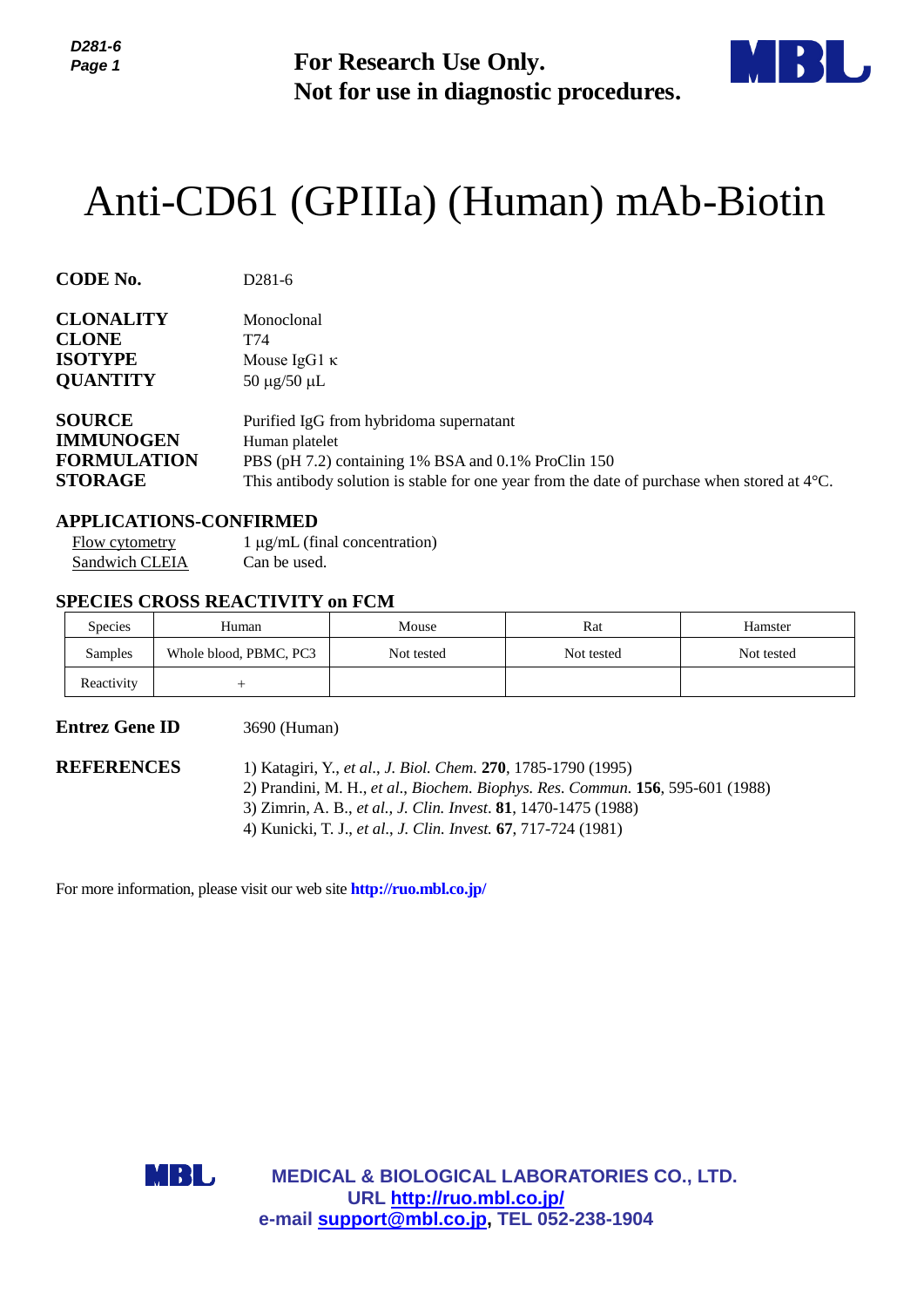# **RELATED PRODUCTS**

| <b>Antibodies</b>                 |                                               |
|-----------------------------------|-----------------------------------------------|
| D281-6                            | Anti-CD61 (GPIIIa) (Human) mAb-Biotin (T74)   |
| D281-3                            | Anti-CD61 (GPIIIa) (Human) mAb (T74)          |
| D281-A48                          | Anti-CD61 (GPIIIa) (Human) mAb                |
|                                   | -Alexa Fluor <sup>®</sup> 488 (T74)           |
| D <sub>281</sub> -A <sub>64</sub> | Anti-CD61 (GPIIIa) (Human) mAb                |
|                                   | -Alexa Fluor® 647 (T74)                       |
| <b>MEX001-3</b>                   | Anti-CD9 mAb (A100-4)                         |
| <b>MEX001-4</b>                   | Anti-CD9 mAb-FITC (A100-4)                    |
| <b>MEX001-6</b>                   | Anti-CD9 mAb-Biotin (A100-4)                  |
|                                   | MEX001-12 Anti-CD9 mAb-ALP (A100-4)           |
| <b>MEX002-3</b>                   | Anti-CD63 (LAMP-3) mAb (C047-1)               |
| <b>MEX002-4</b>                   | Anti-CD63 (LAMP-3) mAb-FITC (C047-1)          |
| <b>MEX002-6</b>                   | Anti-CD63 (LAMP-3) mAb-Biotin (C047-1)        |
|                                   | MEX002-12 Anti-CD63 mAb-ALP (C047-1)          |
| <b>MEX003-3</b>                   | Anti-CD81 (TAPA1) mAb (A103-10)               |
| <b>MEX003-4</b>                   | Anti-CD81 (TAPA1) mAb-FITC (A103-10)          |
| <b>MEX003-6</b>                   | Anti-CD81 (TAPA1) mAb-Biotin (A103-10)        |
|                                   | MEX003-12 Anti-CD81 (TAPA1) mAb-ALP (A103-10) |
| <b>MEX004-6</b>                   | Anti-CD326 (EpCAM) mAb-Biotin (B8-4)          |
| D <sub>252</sub> -3               | Anti-CD9 (Human) mAb (10H6)                   |
| D252-5                            | Anti-CD9 (Human) mAb-PE (10H6)                |
| D131-3                            | Anti-CD9 (Mouse) mAb (JF9)                    |
| D131-4                            | Anti-CD9 (Mouse) mAb-FITC (JF9)               |
| D <sub>263</sub> -3               | Anti-CD63 (LAMP-3) (Mouse) mAb (R5G2.1)       |
| D082-3                            | Anti-CD151 (SFA-1) (Human) mAb (SFA1.2B4)     |
| D082-5                            | Anti-CD151 (SFA-1) (Human) mAb-PE (SFA1.2B4)  |
| D050-3                            | Anti-CD29 (Integrin β1) (Human) mAb (AG89)    |
| D050-5                            | Anti-CD29 (Integrin β1) (Human) mAb-PE (AG89) |
| D276-3                            | Anti-CD36 (GPIV) (Human) mAb (GS95)           |
| D276-A48                          | Anti-CD36 (GPIV) (Human) mAb                  |
|                                   | -Alexa Fluor® 488 (GS95)                      |
| D276-A64                          | Anti-CD36 (GPIV) (Human) mAb                  |
|                                   | -Alexa Fluor® 647 (GS95)                      |
| D <sub>269</sub> -3               | Anti-EpCAM (CD326) (Mouse) mAb (2-17-F1)      |
| K0142-3                           | Anti-PSMA (Human) mAb (107-1A4)               |
| K0142-4                           | Anti-PSMA (Human) mAb-FITC (107-1A4)          |
| K0142-5                           | Anti-PSMA (Human) mAb-PE (107-1A4)            |
| K0142-6                           | Anti-PSMA (Human) mAb-Biotin (107-1A4)        |
|                                   |                                               |

M075-6 Mouse IgG1 (isotype control)-Biotin (2E12)

# Kits

| MEX-SA         | $ExoCap^{TM}$ Streptavidin Kit                          |
|----------------|---------------------------------------------------------|
|                | MEX-SA123 ExoCap™ Streptavidin CD9/CD63/CD81 Set-Biotin |
| MEX-E          | ExoCap <sup>™</sup> Nucleic Acid Elution Buffer         |
| <b>MEX1001</b> | ExoDiluent for Immunoassay                              |

# Equipment<br>3190

Magnetic Rack

Other related antibodies and kits are also available. Please visit our website at<http://ruo.mbl.co.jp/>